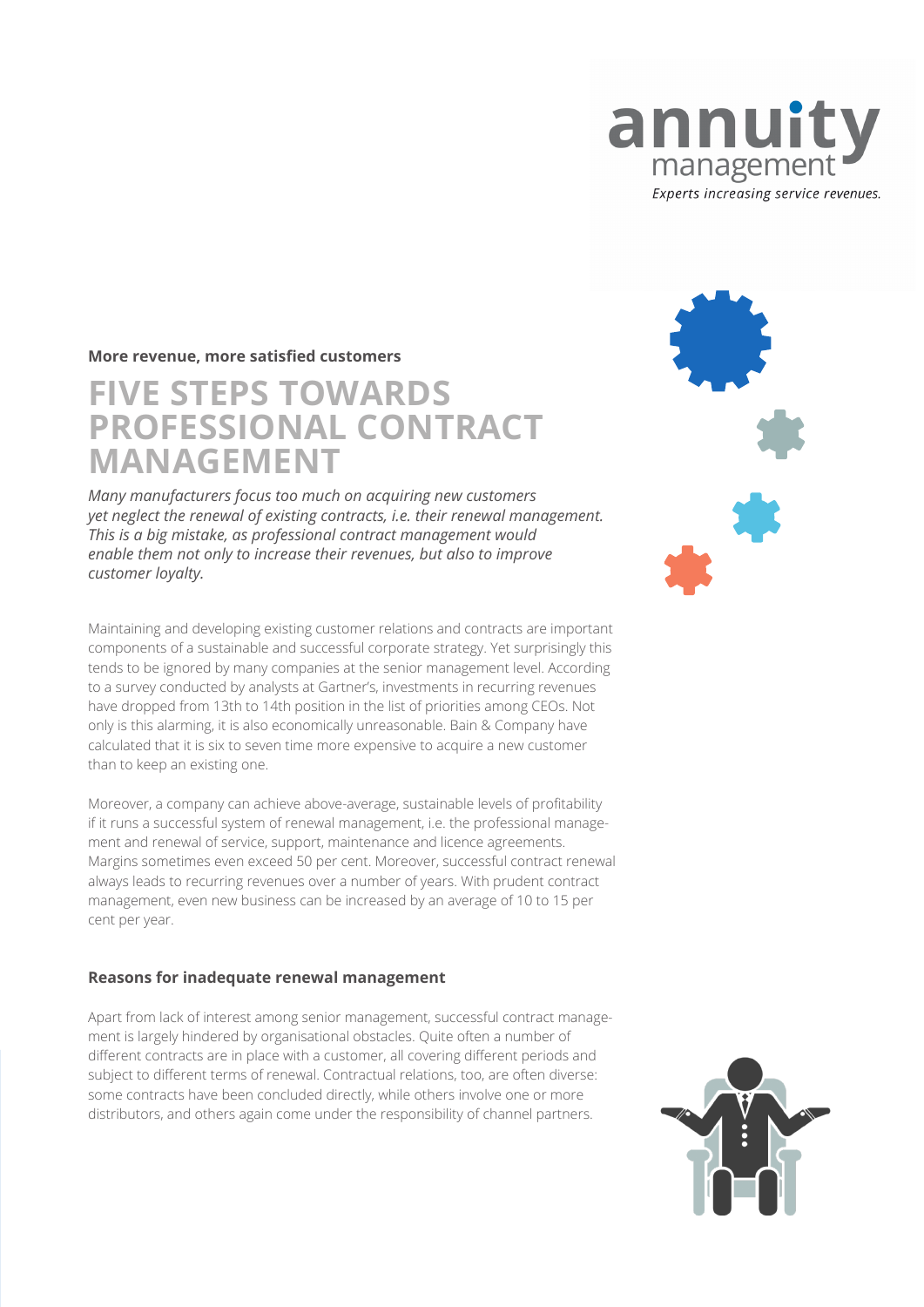## **The following five steps can resolve this dilemma and lift contract management to a new level:**

## **1. Gain an overview**

All the existing contracts with a given customer should be collected in a central place, no matter how big or small they are and regardless of whether a contract is for several hundred euros or whether it involves six-digit figures. Professional renewal management contractors are available for this purpose, offering their own software platforms.

## **2. Do something about it**

In many cases contract renewal is effected either late or merely as a reactive response. Don't wait until the contract has terminated or is about to terminate, but contact your customer in good time. This means you can discuss contract renewal in peace and quiet and, if necessary, adjust existing contracts to any changes in circumstances, rather than having to find less ideal solutions under pressure of time and cost.

With this second step, too, it is immensely important to maintain an overview of all the existing contracts and the periods they cover. Professional solutions are available, offering timely reminders of impending contract negotiations and giving you a list of the terms and conditions that need to be negotiated – at a simple mouse click.

## **3. Think ahead**

The major drawback of conventional, reactive contract management is that it stops ou from considering potential cross-selling and up-selling opportunities, as everything has to be done quickly and the contract is threatening to expire.

On the other hand, if you have the necessary overview and a proactive, forwardlooking renewal management, you may be able to increase your new business by 10 to 15 per cent per year. But you're not the only one who benefits from this strategy. By drawing your customer's attention to shortfalls in their current arrangement and by optimising the support and service landscape, you are also helping them. This results in a better relationship and greater loyalty towards you.

#### **4. Make your customers successful**

We live in a world where product comparison websites, customer ratings and competitors are merely a mouse click away, so that it is no longer enough simply to "push" products and solutions onto the market. The same applies to support, service and licence agreements. Instead, you should have solutions where you feel just as responsible for your customer's success as they do. This means keeping an eye not only on all your contracts but also on the way they are used. If, for instance, you find that a customer has purchased a hundred software licences but only uses two of them, it would be good to point this out to them directly and proactively and then help them find a solution – before a competitor does so.



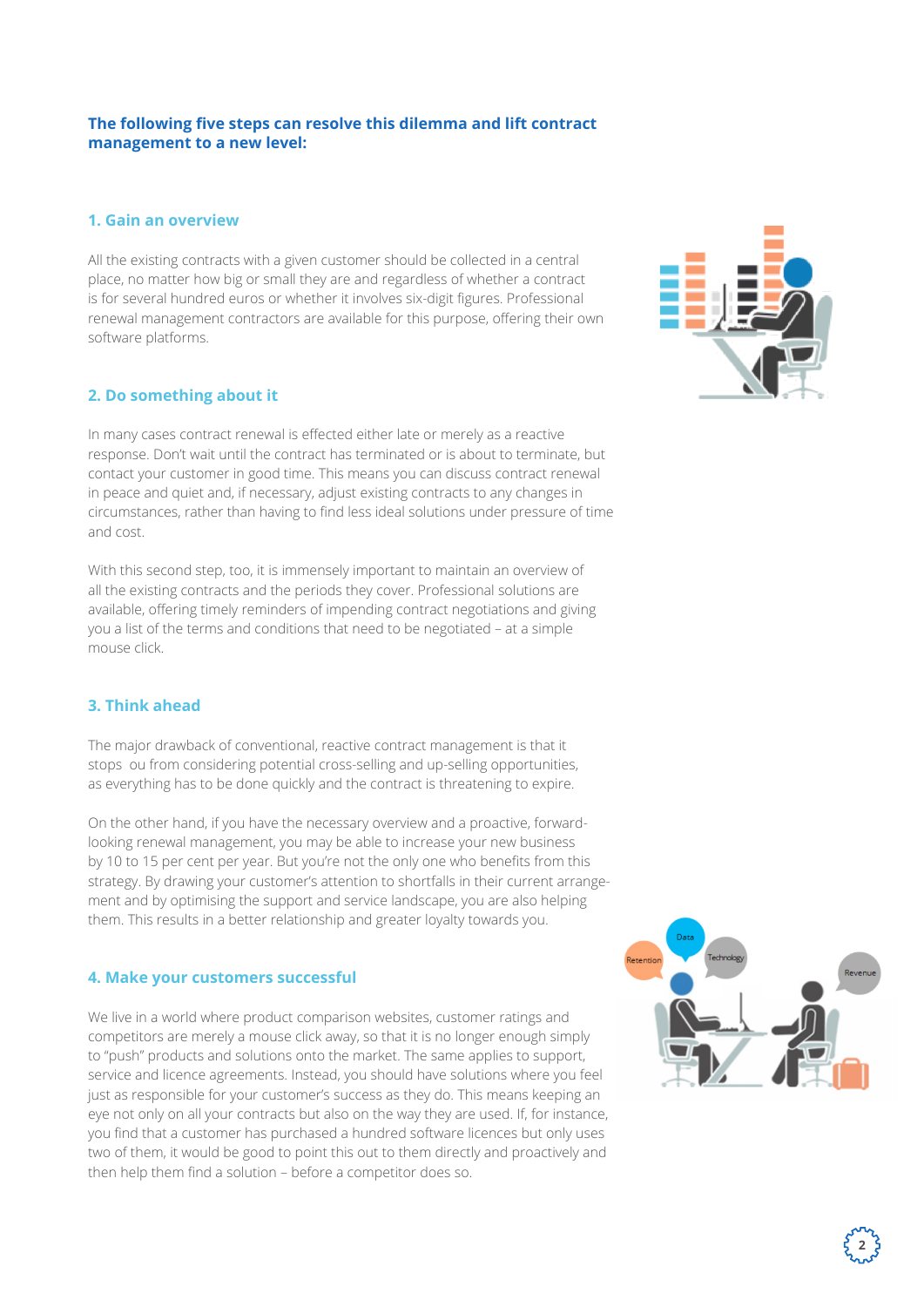## **5. Let someone help you**

Professional renewal management is anything but trivial, especially if you need to manage contracts coming from both direct and indirect channels. There is a danger that the channel will see itself as disadvantaged by the formulation of renewals and will therefore only help half-heartedly in your implementation. To ensure professional renewal management, it is therefore indispensable that you should use a neutral entity with an overview of all stakeholders, an entity which can find the best solution for everyone who is involved.

#### **Conclusion**

Renewal and the management of service, support, maintenance and licence agreements are complex and time-consuming. Companies therefore often fail to leverage any existing potential. Instead, they handle renewals reactively or, in the worst case, neglect them altogether. Such companies are effectively giving away money, as contract renewals can deliver returns of 50 per cent or more, which makes them extremely high-margin while also offering potential for new business. Investment in a professional renewal management system therefore pays off within a very short space of time.

#### **About the Annuity Management Group**

Since 2004 the Annuity Management Group (www.annuitymanagement.com) has devoted itself entirely to the sale and renewal of expiring IT service and maintenance agreements, acting as independent specialists with several European locations. In Germany the group is represented by its subsidiary Tesedi which handles all the renewals of Hewlett Packard Enterprise Germany. Its clients, who are manufacturers and retailers, benefit from valuable support in their service revenue management. With this in mind, numerous customers from everywhere in Europe have outsourced their renewal management and use the services of the Annuity Management Group.



**3**